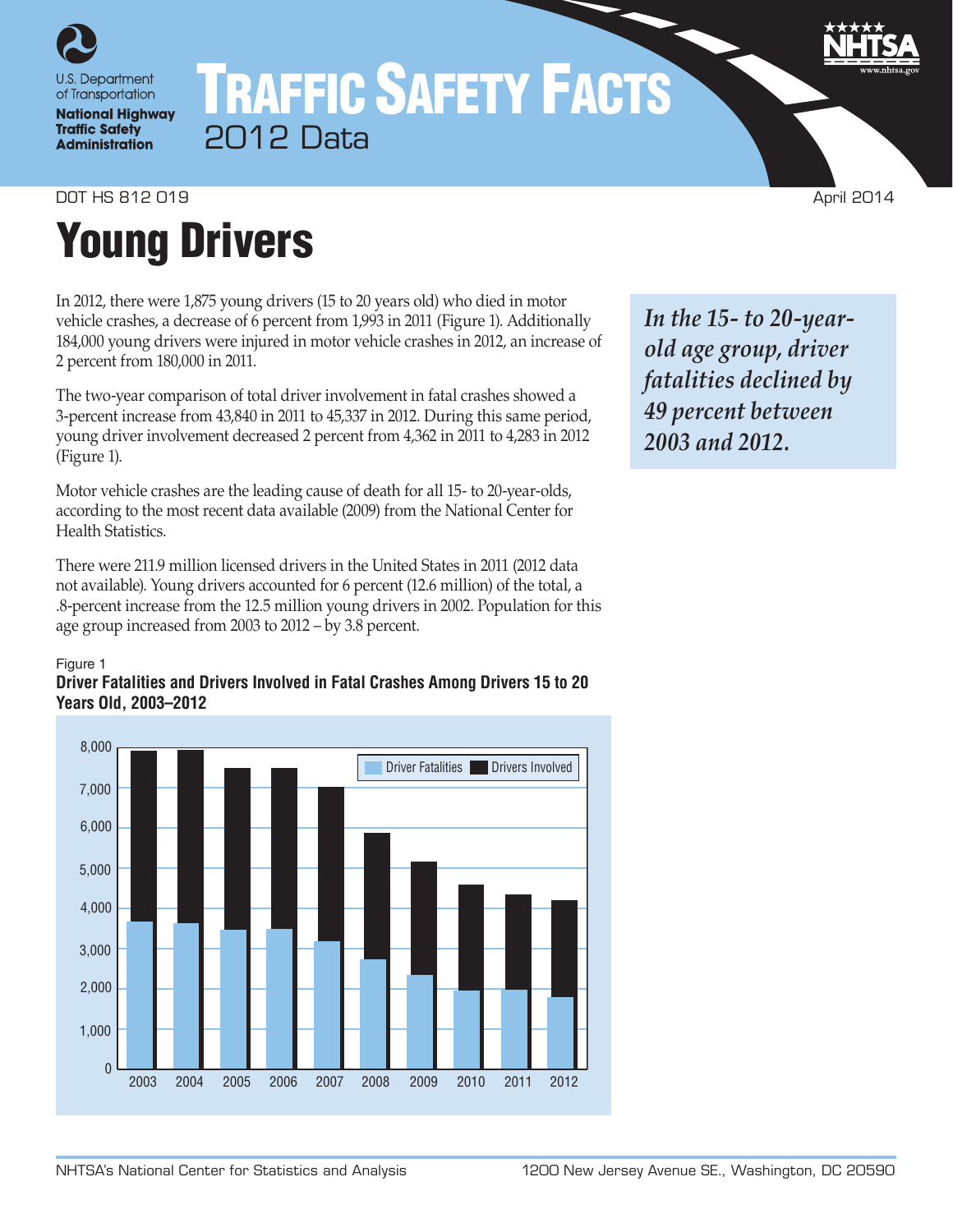In 2012, there were 4,283 young drivers involved in fatal crashes – a 46-percent decrease from the 7,937 involved in 2003. Driver fatalities for this age group declined by 49 percent between 2003 (3,675) and 2012 (1,875). For 15- to 20-year-old young males, driver fatalities decreased by 48 percent, compared with a 51-percent decrease for young females. Total drivers involved in fatal crashes decreased by 23 percent from 58,517 in 2003 to 45,337 in 2012 (Table 1).

In 2012, 9 percent of all drivers involved in fatal crashes (Table 1) and 13 percent of all drivers involved in police-reported crashes were young drivers. Total drivers involved in police-reported crashes increased by 5 percent to 9,882,000 in 2012 from 9,390,000 in 2011. Young drivers involved in police-reported crashes increased 2 percent for the same period from 1,229,000 to 1,258,000.

## Table 1

| Involvement of 15- to 20-Year-Old Drivers in Fatal Crashes, by Gender, |  |
|------------------------------------------------------------------------|--|
| 2003 and 2012                                                          |  |

|                                          | 2003         |                  |                               | 2012                     |                  |                               | <b>Percentage Change,</b><br>2003-2012 |                  |
|------------------------------------------|--------------|------------------|-------------------------------|--------------------------|------------------|-------------------------------|----------------------------------------|------------------|
| <b>Gender</b>                            | <b>Total</b> | Age<br>$15 - 20$ | <b>Percentage</b><br>of Total | <b>Total</b>             | Age<br>$15 - 20$ | <b>Percentage</b><br>of Total | <b>Total</b>                           | Age<br>$15 - 20$ |
| <b>Drivers Involved in Fatal Crashes</b> |              |                  |                               |                          |                  |                               |                                        |                  |
| Total                                    | 58.517       | 7.937            | 13.6                          | 45.337                   | 4.283            | 9.4                           | $-23$                                  | $-46$            |
| Male                                     | 42,586       | 5,584            | 13.1                          | 33,124                   | 2,997            | 9.0                           | $-22$                                  | $-46$            |
| Female                                   | 15,211       | 2,353            | 15.5                          | 11,509                   | 1,285            | 11.2                          | $-24$                                  | $-45$            |
|                                          |              |                  |                               | <b>Driver Fatalities</b> |                  |                               |                                        |                  |
| Total                                    | 26.779       | 3.675            | 13.7                          | 21.394                   | 1.875            | 8.8                           | $-20$                                  | $-49$            |
| Male                                     | 19.955       | 2.657            | 13.3                          | 16.525                   | 1.372            | 8.3                           | $-17$                                  | $-48$            |
| Female                                   | 6,821        | 1,018            | 14.9                          | 4,866                    | 503              | 10.3                          | $-29$                                  | $-51$            |

Note: Total includes unknown gender.

The 15- to 20-year-old age group accounted for 11 percent of all drivers involved in single-vehicle fatal crashes, compared to 8 percent in multi-vehicle fatal crashes (Table 2).

### Table 2

## **Population and Drivers Involved in Fatal Crashes, by Age Group, 2012**

|                                                                       |           | Age Group (Years) |           |           |           |           |           |     |
|-----------------------------------------------------------------------|-----------|-------------------|-----------|-----------|-----------|-----------|-----------|-----|
|                                                                       | $15 - 20$ | $21 - 24$         | $25 - 34$ | $35 - 44$ | $45 - 54$ | $55 - 64$ | $65 - 69$ | 70+ |
| <b>Population (Percent)</b>                                           | 8.3       | 5.7               | 13.5      | 12.9      | 14.1      | 12.3      | 4.5       | 9.3 |
| Drivers Involved in Fatal<br>Crashes (Percent)<br>- All Fatal Crashes | 9.6       | 10.6              | 20.1      | 16.4      | 17.1      | 13.2      | 4.1       | 8.8 |
| - Single-Vehicle                                                      | 11.3      | 12.5              | 21.2      | 15.9      | 15.8      | 12.0      | 3.7       | 7.5 |
| - Multi-Vehicle                                                       | 8.4       | 9.4               | 19.3      | 16.8      | 17.9      | 14.1      | 4.4       | 9.7 |

Note: Percentages are based on known age groups only

*In 2012, 9 percent of all drivers involved in fatal crashes were 15 to 20 years old.*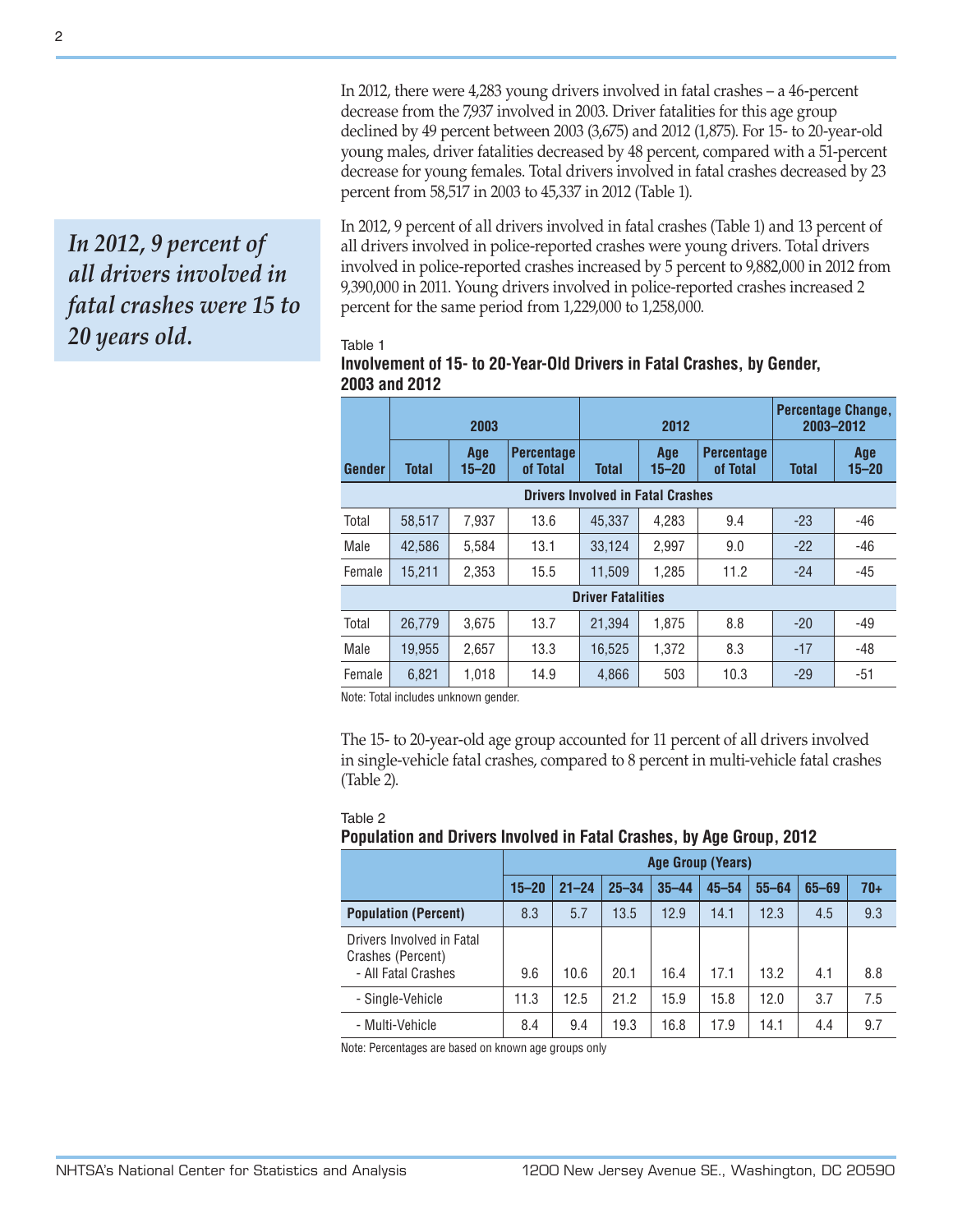Among young drivers involved in fatal crashes in 2012, 29 percent (192 out of 652) of those who did not have valid operator's licenses also had previous license suspensions or revocations at the time of the crashes (Table 3).

## Table 3

## **15- to 20-Year-Old Drivers Involved in Fatal Crashes, by Previous Driving Record and License Compliance, 2012**

|                                                       |               | <b>License Compliance</b> |               |                   |                |                |
|-------------------------------------------------------|---------------|---------------------------|---------------|-------------------|----------------|----------------|
|                                                       |               | Valid (3,611)             |               | Invalid (652)     | Total (4,283)* |                |
| <b>Driving Record</b>                                 | <b>Number</b> | <b>Percent</b>            | <b>Number</b> | <b>Percent</b>    | <b>Number</b>  | <b>Percent</b> |
| <b>Previous Recorded Crashes</b>                      | 506           | 14.0                      | 64            | 9.8               | 570            | 13.3           |
| Previous Recorded<br>Suspensions or Revocations       | 306           | 8.5                       | 192           | 29.4              | 499            | 11.7           |
| <b>Previous DWI Convictions</b>                       | 24            | 0.7                       | 20            | 3.1               | 44             | 1.0            |
| <b>Previous Speeding</b><br>Convictions               | 620           | 17.2                      | 86            | 13.2 <sup>2</sup> | 708            | 16.5           |
| Previous Other Harmful or<br><b>Moving Conviction</b> | 588           | 16.3                      | 126           | 19.3              | 714            | 16.7           |

\*Includes 20 drivers with unknown license status.

Note: Excluding all drivers with unknown previous records.

## **Motorcycles**

NHTSA redefined its motorcycle terminology in 2007. The following terms will be used to define motorcycle occupants: rider is the operator only, a passenger is any passenger excluding the rider, and a motorcyclist is any occupant of a motorcycle (rider or passenger). Prior NHTSA publications may not reflect this terminology.

During 2012, there were 194 young motorcycle riders (15 to 20 years old) killed, and 6,000 were injured.

Helmets are estimated to be 37-percent effective in preventing fatalities among motorcycle riders and 41-percent effective among motorcycle passengers. NHTSA estimates that helmets saved the lives of 1,699 motorcyclists of all ages in 2012, and that if all motorcyclists had worn helmets, an additional 781 lives could have been saved.

During 2012, 32 percent of the motorcycle riders between 15 and 20 years old who were fatally injured in crashes were not wearing helmets.

Of the young motorcycle riders involved in fatal crashes in 2012, 37 percent were either unlicensed or driving with invalid licenses.

*During 2012, there were 194 motorcycle riders 15 to 20 years old who were killed, and an additional 6,000 were injured.*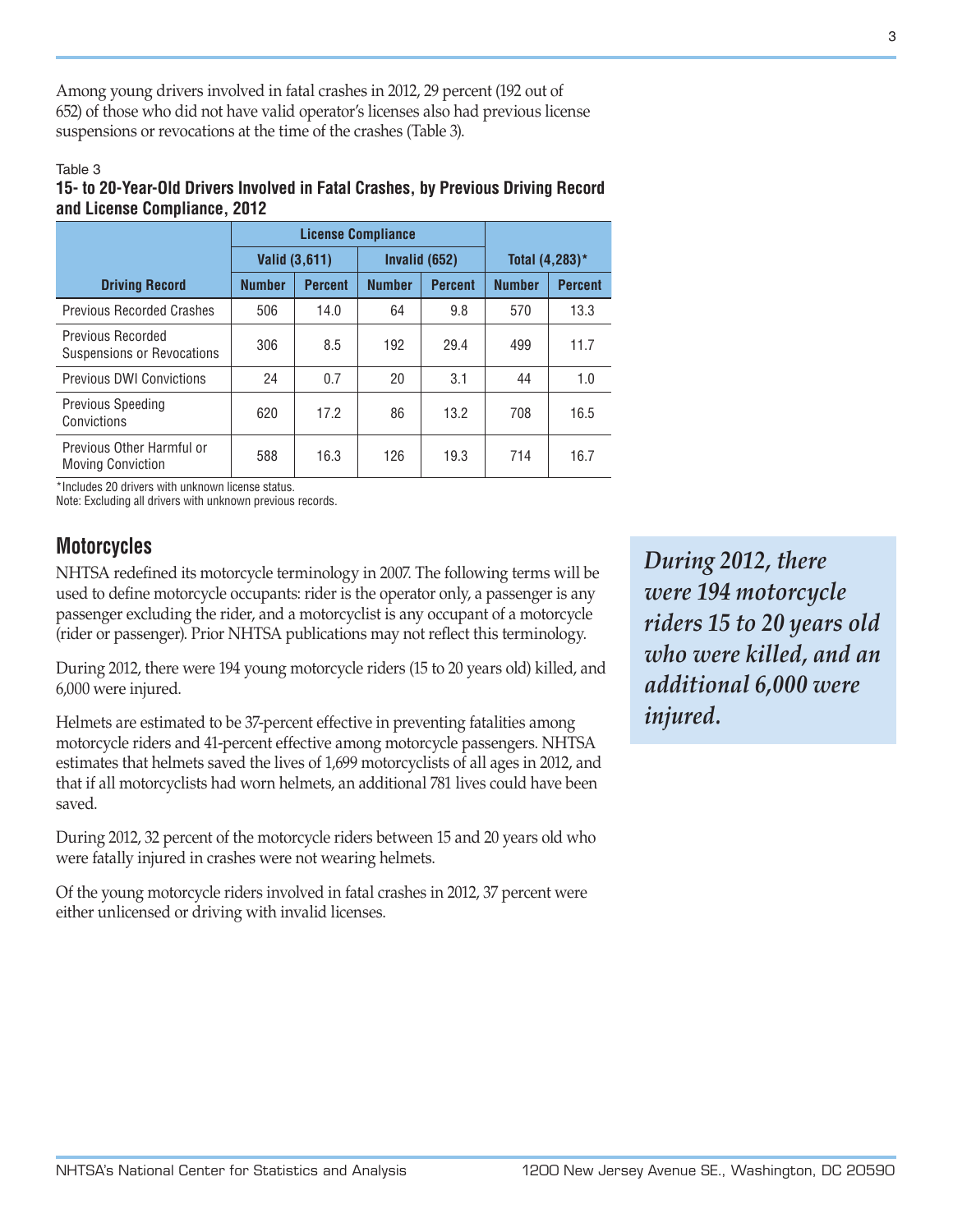*In 2012, 28 percent of the young drivers (15 to 20 years old) who were killed in crashes had BACs of .01 g/dL or higher.*

## **Alcohol**

All States and the District of Columbia have 21-year-old minimum-drinking-age laws. In 2012, 28 percent of the young drivers (15 to 20 years old) who were killed in crashes had blood alcohol concentrations (BACs) of .01 grams per deciliter  $(g/dL)$  or higher; 24 percent had BACs of .08 g/dL or higher (see Table 4).

A driver is considered to be alcohol-impaired when the driver's BAC is .08 g/dL or higher. Thus, any fatality occurring in a crash involving a driver with a BAC of .08 or higher is considered to be an alcohol-impaired-driving fatality. Alcohol involvement or a drinking crash includes a fatal crash in which a driver had a BAC of .01 g/dL or higher.

## Table 4

## **Alcohol Involvement Among Young Drivers (Age 15 to 20) Involved in Fatal Crashes, by Year and Driver Status, 2003 and 2012**

|                        | <b>Total</b><br>$BAC = .01-.07$ |               | $BAC = .08 +$  |               | $BAC = .01+$   |               |                |  |
|------------------------|---------------------------------|---------------|----------------|---------------|----------------|---------------|----------------|--|
| <b>Driver Status</b>   | Number of<br><b>Drivers</b>     | <b>Number</b> | <b>Percent</b> | <b>Number</b> | <b>Percent</b> | <b>Number</b> | <b>Percent</b> |  |
|                        | 2003                            |               |                |               |                |               |                |  |
| Survived               | 4,262                           | 178           | 4              | 543           | 13             | 721           | 17             |  |
| <b>Fatally Injured</b> | 3,675                           | 219           | 6              | 917           | 25             | 1,136         | 31             |  |
| <b>Total</b>           | 7,937                           | 397           | 5              | 1,460         | 18             | 1,857         | 23             |  |
|                        | 2012                            |               |                |               |                |               |                |  |
| Survived               | 2,408                           | 88            | 4              | 304           | 13             | 392           | 16             |  |
| <b>Fatally Injured</b> | 1,875                           | 75            | 4              | 459           | 24             | 534           | 28             |  |
| <b>Total</b>           | 4,283                           | 163           | $\overline{4}$ | 763           | 18             | 926           | 22             |  |

\*Total number of drivers include driver with BAC=.00.

Note: The numbers in the table are rounded to nearest integer.

The number of young drivers involved in fatal crashes who had BACs of .01 g/dL or higher dropped by 50 percent, from 1,857 in 2003 to 926 in 2012 (Table 4).

In 2012, 22 percent of the young drivers involved in fatal crashes were drinking, compared to 3 percent in injury crashes and 2 percent in property-damage-only crashes.

Among young drivers, 530 drivers were killed at the age of 20—highest among young drivers; 38 percent of these drivers were drinking (see Table 5).

### Table 5

| Young Drivers Fatally Injured, by Age and Percentage With BAC=.01 or Higher, 2012 |                          |                              |  |  |  |  |  |
|-----------------------------------------------------------------------------------|--------------------------|------------------------------|--|--|--|--|--|
| Age (Years)                                                                       | <b>Number of Drivers</b> | Percentage With BAC = $.01+$ |  |  |  |  |  |
| 15                                                                                | 32                       |                              |  |  |  |  |  |
| 16                                                                                | 186                      | 15                           |  |  |  |  |  |
|                                                                                   | 241                      | 21                           |  |  |  |  |  |
| 18                                                                                | 391                      | 28                           |  |  |  |  |  |
| 19                                                                                | 495                      | 29                           |  |  |  |  |  |
| 20                                                                                | 530                      | 38                           |  |  |  |  |  |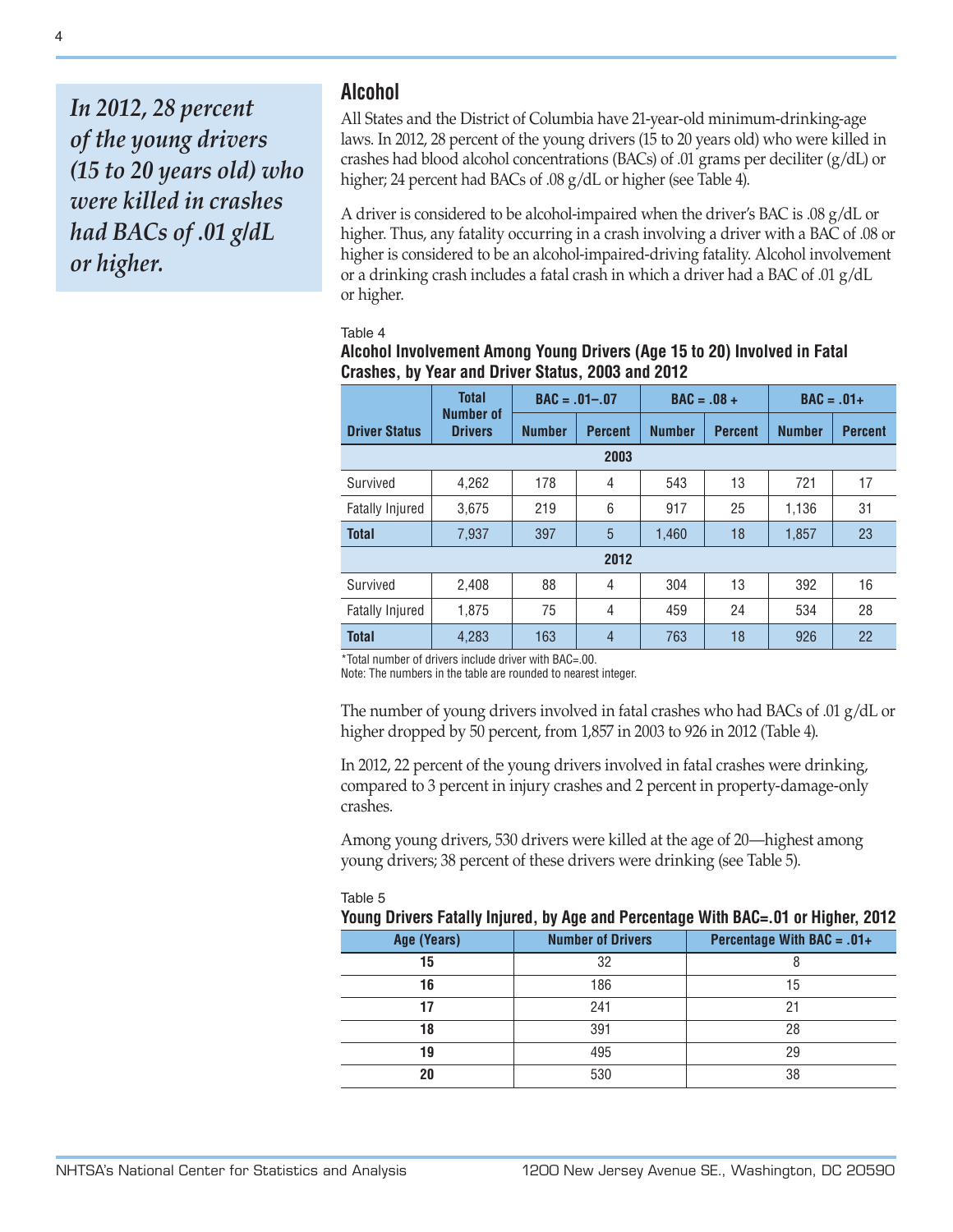For young drivers, alcohol involvement is higher among males than among females. In 2012, 25 percent of the young male drivers involved in fatal crashes had been drinking at the time of the crashes, compared with 15 percent of the young female drivers involved in fatal crashes.

Drivers are less likely to use restraints when they have been drinking. In 2012, 55 percent of the young drivers of passenger vehicles involved in fatal crashes who had been drinking were unrestrained. Of the young drivers who had been drinking and were killed in crashes, 71 percent were unrestrained. In comparison, of the non-drinking young drivers killed, 49 percent were unrestrained (Table 6).

## Table 6

Figure 2

## **Young Drivers of Passenger Vehicles in Fatal Crashes by Restraint Use and Alcohol, 2012**

|                                          | $BAC = .00$                     |    |               | $BAC = .01+$   |  |  |  |
|------------------------------------------|---------------------------------|----|---------------|----------------|--|--|--|
| <b>Restraint Use</b>                     | <b>Number</b><br><b>Percent</b> |    | <b>Number</b> | <b>Percent</b> |  |  |  |
| <b>Drivers Involved in Fatal Crashes</b> |                                 |    |               |                |  |  |  |
| <b>Restraint Used</b>                    | 2,142                           | 74 | 354           | 45             |  |  |  |
| <b>Restraint Not Used</b>                | 740                             | 26 | 437           | 55             |  |  |  |
| <b>Driver Fatalities</b>                 |                                 |    |               |                |  |  |  |
| <b>Restraint Used</b>                    | 545                             | 51 | 133           | 29             |  |  |  |
| <b>Restraint Not Used</b>                | 518                             | 49 | 325           | 71             |  |  |  |

NHTSA estimates that the 21-year-old minimum-drinking-age laws have reduced alcohol traffic fatalities by 13 percent and have saved an estimated 29,292 lives since 1975. In 2012, an estimated 525 lives were saved by minimum-drinking-age laws (Figure 2).



*NHTSA estimates that minimum-drinking-age laws have saved 29,292 lives since 1975.*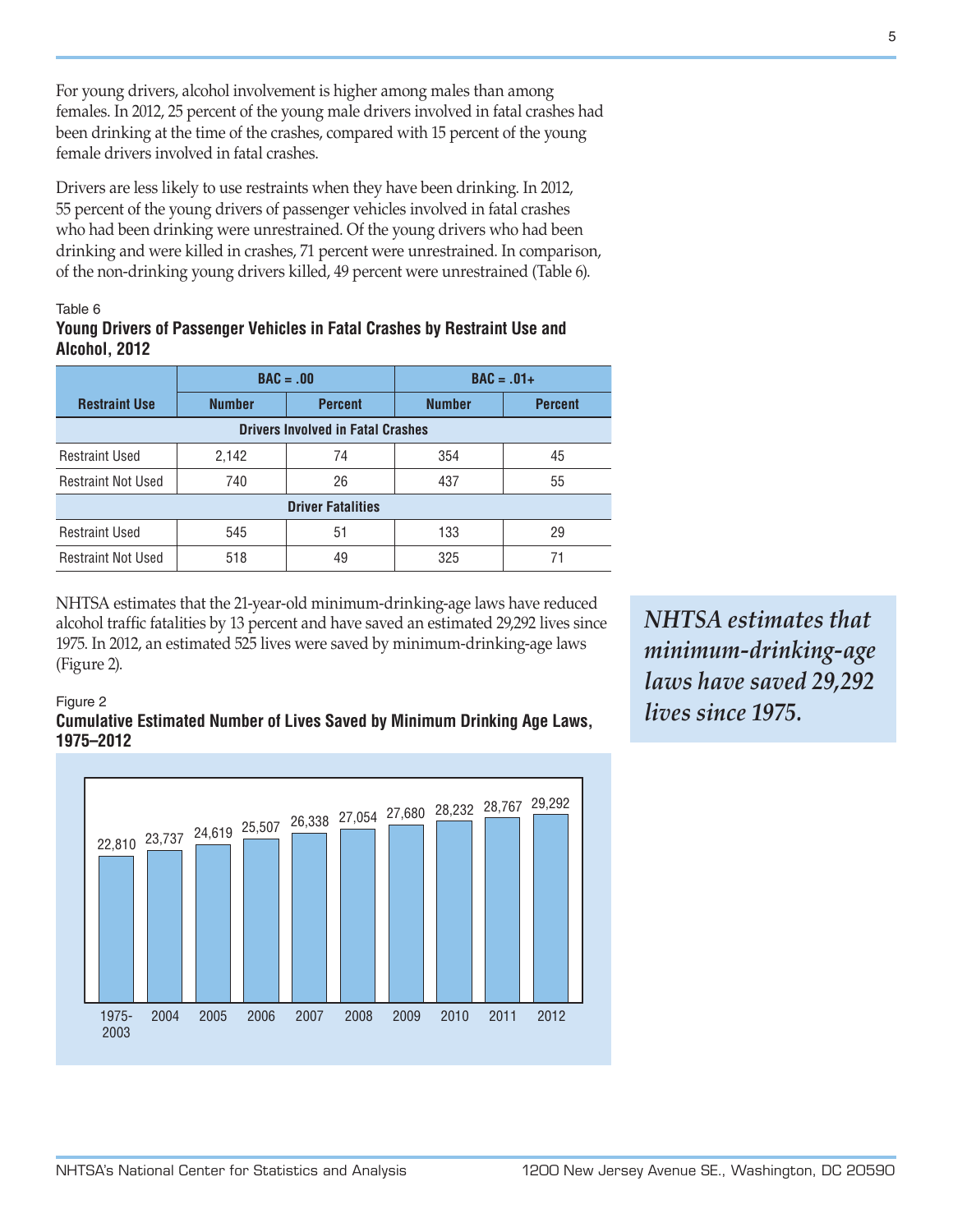Table 7 shows traffic fatalities by State and person type in crashes involving young drivers (age 15 to 20) in 2012. Among 4,640 fatalities in crashes involving young drivers in 2012, 63 percent (2,927) were young drivers or passengers in young drivers' vehicles. Eleven percent (497) were nonoccupants and 26 percent (1,216) were occupants of other vehicles. Among all States, traffic fatalities in crashes involving young drivers ranged from 0 (lowest) to 483 (highest) depending on the size and population of the State. The number of young drivers who died in crashes was highest in Texas (182), followed by California (127), and Florida (120), and lowest in the District of Columbia (0).

## **For more information:**

Information on traffic fatalities is available from the National Center for Statistics and Analysis (NCSA), NVS-424, 1200 New Jersey Avenue SE., Washington, DC 20590. NCSA can be contacted at 800-934-8517 or via the following e-mail address: [ncsaweb@](mailto:ncsaweb%40dot.gov?subject=) [dot.gov](mailto:ncsaweb%40dot.gov?subject=). General information on highway traffic safety can be accessed by Internet users at [www.nhtsa.gov/NCSA.](www.nhtsa.gov/NCSA) To report a safety-related problem or to inquire about motor vehicle safety information, contact the Vehicle Safety Hotline at 888-327-4236.

Other fact sheets available from the National Center for Statistics and Analysis are *Alcohol-Impaired Driving, Bicyclists and Other Cyclists, Children, Large Trucks, Motorcycles, Occupant Protection, Older Population, Overview, Passenger Vehicles, Pedestrians, Race and Ethnicity, Rural/Urban Comparisons, School Transportation-Related Crashes, Speeding, State Alcohol Estimates,* and *State Traffic Data*. Detailed data on motor vehicle traffic crashes are published annually in *Traffic Safety Facts: A Compilation of Motor Vehicle Crash Data from the Fatality Analysis Reporting System and the General Estimates System*. The fact sheets and annual Traffic Safety Facts report can be accessed online at [www-nrd.nhtsa.dot.gov/CATS/index.aspx.](http://www-nrd.nhtsa.dot.gov/CATS/index.aspx)



**National Highway Traffic Safety Administration**